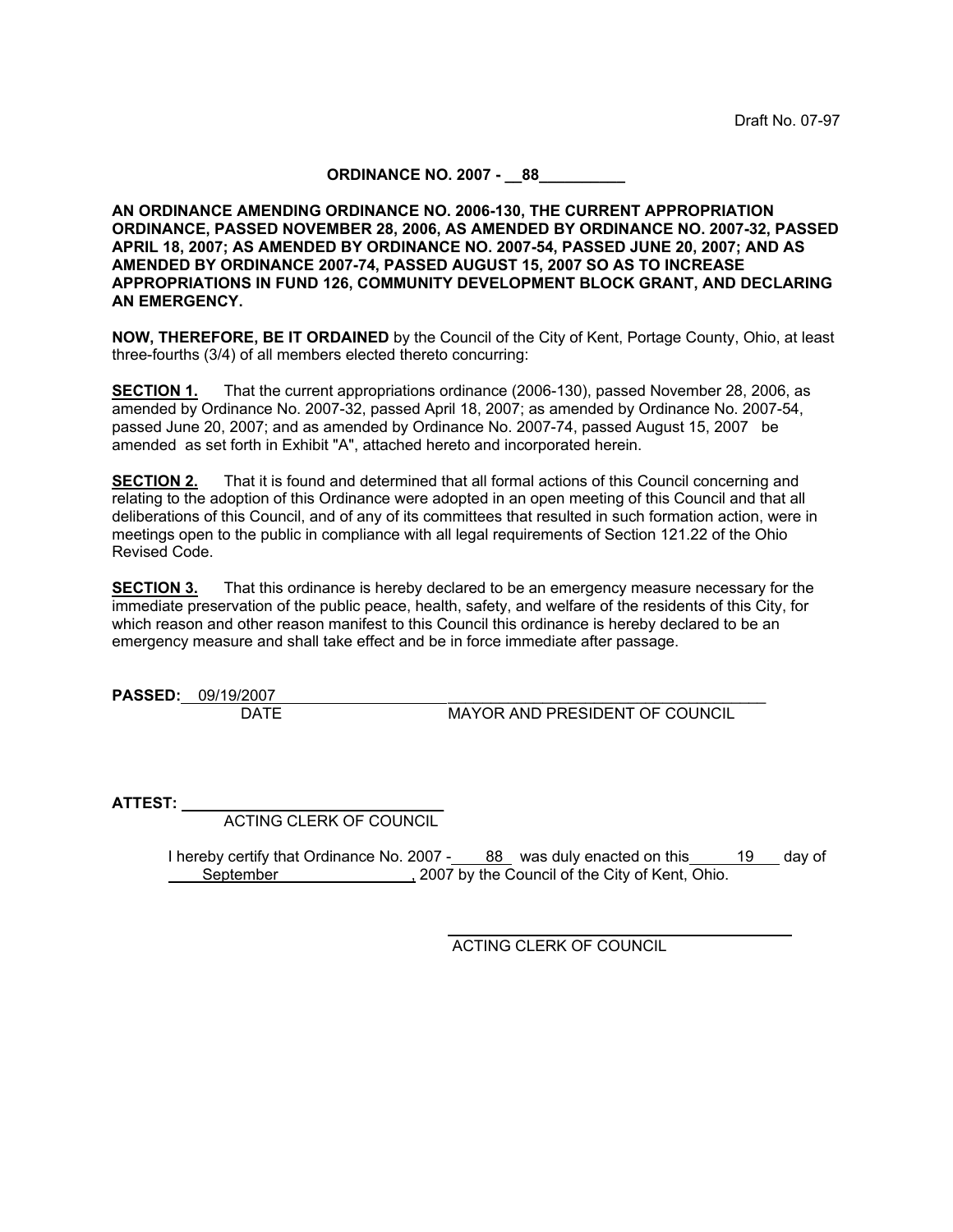## **2007 AMENDED APPROPRIATIONS**

|                       |                                          |                          | 08/15/07      | <b>CURRENT</b> |                  |  |
|-----------------------|------------------------------------------|--------------------------|---------------|----------------|------------------|--|
| <b>FUND</b>           | <b>DEPARTMENT</b>                        |                          | <b>AMOUNT</b> | <b>REQUEST</b> | DIFFER.          |  |
| GENERAL (001)         | City Council                             |                          | \$172,141     | 172,141        | $\boldsymbol{0}$ |  |
|                       | Mayor                                    |                          |               | 9,719          | $\boldsymbol{0}$ |  |
|                       |                                          | <b>Community Support</b> |               | 51,000         | $\boldsymbol{0}$ |  |
|                       | City Manager                             |                          | 274,936       | 274,936        | $\boldsymbol{0}$ |  |
|                       | Urban Renewal                            |                          | 465,000       | 465,000        | $\boldsymbol{0}$ |  |
|                       | Human Resources                          |                          | 62,796        | 62,796         | $\boldsymbol{0}$ |  |
|                       | Civil Service                            |                          | 83,847        | 83,847         | $\boldsymbol{0}$ |  |
|                       | Law                                      |                          | 396,860       | 396,860        | $\boldsymbol{0}$ |  |
|                       | Budget & Finance                         |                          | 276,204       | 276,204        | $\boldsymbol{0}$ |  |
|                       | <b>Community Development</b>             |                          | 893,288       | 893,288        | $\boldsymbol{0}$ |  |
|                       | Health                                   |                          | 370,349       | 370,349        | $\boldsymbol{0}$ |  |
|                       | Permit Parking                           |                          | 17,000        | 17,000         | $\boldsymbol{0}$ |  |
|                       | <b>Public Planting</b>                   |                          | 15,500        | 15,500         | $\boldsymbol{0}$ |  |
|                       | Main Street Program                      |                          | 76,886        | 76,886         | $\boldsymbol{0}$ |  |
|                       | Service Administration                   |                          | 494,189       | 494,189        | $\boldsymbol{0}$ |  |
|                       | Shade Tree                               |                          | 90,500        | 90,500         | $\boldsymbol{0}$ |  |
|                       | Facilities Expansion                     |                          | 10,800        | 10,800         | $\boldsymbol{0}$ |  |
|                       | <b>Building</b>                          |                          | 192,339       | 192,339        | $\boldsymbol{0}$ |  |
|                       | Land banking                             |                          | 122,000       | 122,000        | $\boldsymbol{0}$ |  |
|                       | Engineering                              |                          | 353,234       | 353,234        | $\boldsymbol{0}$ |  |
|                       | <b>Safety Director</b>                   |                          | 139,146       | 139,146        | $\boldsymbol{0}$ |  |
|                       | Police<br>Fire<br>Miscellaneous & Sundry |                          | 3,271,439     | 3,271,439      | $\boldsymbol{0}$ |  |
|                       |                                          |                          | 1,054,247     | 1,054,247      | $\boldsymbol{0}$ |  |
|                       |                                          |                          | 490,500       | 490,500        | $\boldsymbol{0}$ |  |
|                       |                                          | <b>TOTAL</b>             | \$9,383,920   | 9,383,920      | $\mathbf{0}$     |  |
| WEST SIDE FIRE (101)  | Fire                                     |                          | \$266,355     | 266,355        | $\boldsymbol{0}$ |  |
|                       |                                          | <b>TOTAL</b>             | \$266,355     | 266,355        | $\boldsymbol{0}$ |  |
| STREET CONSTRUCTION   |                                          |                          |               |                |                  |  |
| MAINT. & REPAIR (102) | Service                                  |                          | \$1,721,996   | 1,721,996      | $\boldsymbol{0}$ |  |
|                       |                                          | <b>TOTAL</b>             | \$1,721,996   | 1,721,996      | $\boldsymbol{0}$ |  |
| STATE HIGHWAY (103)   |                                          |                          |               |                |                  |  |
|                       | Service                                  |                          | \$60,000      | 60,000         | $\boldsymbol{0}$ |  |
|                       |                                          | <b>TOTAL</b>             | \$60,000      | 60,000         | $\boldsymbol{0}$ |  |
| RECREATION (106)      | Parks & Recreation                       |                          | \$1,877,987   | 1,877,987      | $\boldsymbol{0}$ |  |
|                       |                                          | <b>TOTAL</b>             | \$1,877,987   | 1,877,987      | $\boldsymbol{0}$ |  |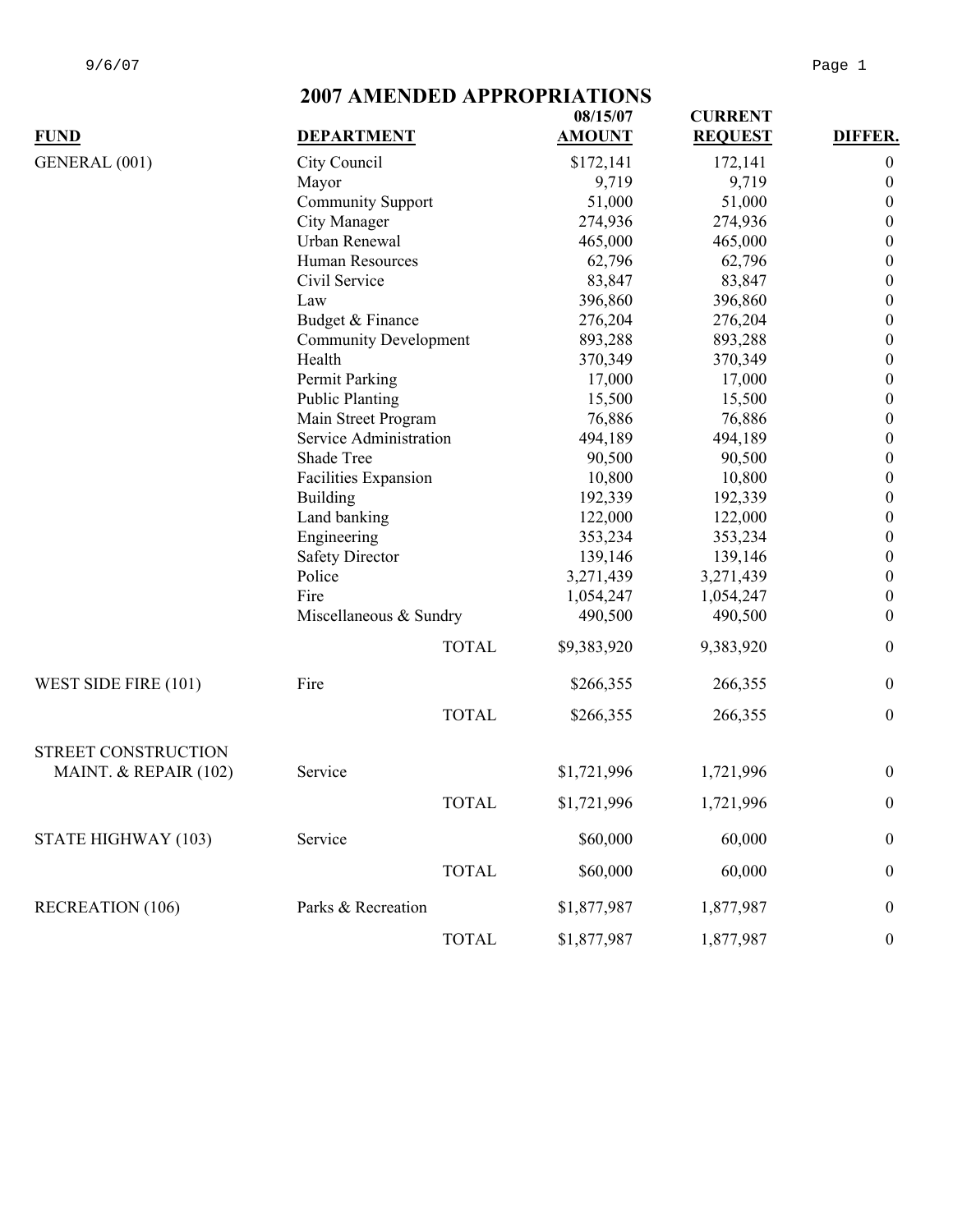|                          | 2007 AMERIJED ALI KULKIA HURS |              |                           |                                  |                  |  |  |
|--------------------------|-------------------------------|--------------|---------------------------|----------------------------------|------------------|--|--|
| <b>FUND</b>              | <b>DEPARTMENT</b>             |              | 08/15/07<br><b>AMOUNT</b> | <b>CURRENT</b><br><b>REQUEST</b> | <b>DIFFER.</b>   |  |  |
| FOOD SERVICE (107)       | Health                        |              | \$59,257                  | 59,257                           | $\theta$         |  |  |
|                          |                               | <b>TOTAL</b> | \$59,257                  | 59,257                           | $\boldsymbol{0}$ |  |  |
| INCOME TAX (116)         | Budget & Finance              |              | \$589,875                 | 589,875.00                       | 0.00             |  |  |
|                          | Managed Reserve               |              | 80,000                    | 80,000.00                        | 0.00             |  |  |
|                          |                               | <b>TOTAL</b> | \$669,875                 | 669,875.00                       | 0.00             |  |  |
| REVOLVING HOUSING (120)  | Health                        |              | \$83,903                  | 83,903                           | $\boldsymbol{0}$ |  |  |
|                          |                               | <b>TOTAL</b> | \$83,903                  | 83,903                           | $\boldsymbol{0}$ |  |  |
| <b>STATE &amp; LOCAL</b> | Police                        |              | \$15,000                  | 15,000                           | $\boldsymbol{0}$ |  |  |
| FORFEITS (121)           |                               | <b>TOTAL</b> | \$15,000                  | 15,000                           | $\boldsymbol{0}$ |  |  |
| <b>DRUG LAW</b>          | Police                        |              | \$14,000                  | 14,000                           | $\boldsymbol{0}$ |  |  |
| <b>ENFORCEMENT</b> (122) |                               | <b>TOTAL</b> | \$14,000                  | 14,000                           | $\boldsymbol{0}$ |  |  |
| <b>ENFORCEMENT &amp;</b> | Police                        |              | \$10,000                  | 10,000                           | $\boldsymbol{0}$ |  |  |
| EDUCATION (123)          |                               | <b>TOTAL</b> | \$10,000                  | 10,000                           | $\mathbf{0}$     |  |  |
| <b>INCOME TAX</b>        | Police                        |              | \$2,500,240               | 2,500,240                        | $\boldsymbol{0}$ |  |  |
| <b>SAFETY</b> (124)      |                               | <b>TOTAL</b> | \$2,500,240               | 2,500,240                        | $\mathbf{0}$     |  |  |
| <b>LAW ENFORCEMENT</b>   | Police                        |              | \$34,000                  | 34,000                           | $\mathbf{0}$     |  |  |
| <b>TRUST</b> (125)       |                               | <b>TOTAL</b> | \$34,000                  | 34,000                           | $\boldsymbol{0}$ |  |  |
| <b>COMMUNITY</b>         | <b>Community Development</b>  |              | \$460,357                 | 510,357                          | 50,000           |  |  |
| DEVELOPMENT (126)        |                               | <b>TOTAL</b> | \$460,357                 | 510,357                          | 50,000           |  |  |
| FIRE & E.M.S. (128)      | Fire                          |              | \$2,660,924               | 2,660,924                        | $\boldsymbol{0}$ |  |  |
|                          |                               | <b>TOTAL</b> | \$2,660,924               | 2,660,924                        | $\boldsymbol{0}$ |  |  |
| <b>SWIMMING POOL</b>     | Health                        |              | \$4,973                   | 4,973                            | $\boldsymbol{0}$ |  |  |
| <b>INSPECTIONS (130)</b> |                               | <b>TOTAL</b> | \$4,973                   | 4,973                            | $\boldsymbol{0}$ |  |  |
| <b>WATER (201)</b>       | Service                       |              | \$3,412,501               | 3,412,501                        | $\boldsymbol{0}$ |  |  |
|                          | Budget & Finance              |              | 581,778                   | 581,778                          | $\mathbf{0}$     |  |  |
|                          |                               | <b>TOTAL</b> | \$3,994,279               | 3,994,279                        | $\boldsymbol{0}$ |  |  |

## **2007 AMENDED APPROPRIATIONS**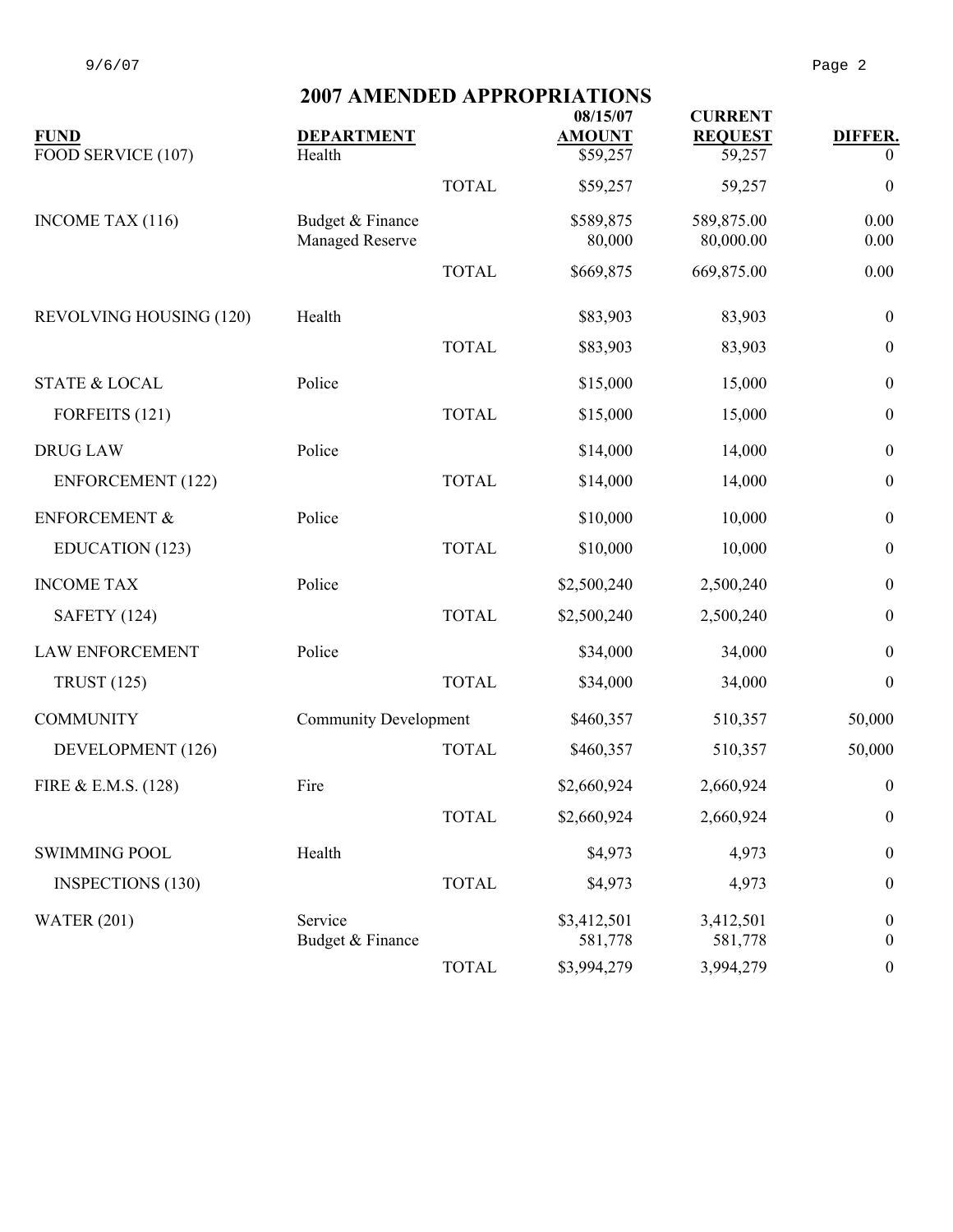|                       | <b>2007 AMENDED APPROPRIATIONS</b> |              |                          |                |                  |  |  |
|-----------------------|------------------------------------|--------------|--------------------------|----------------|------------------|--|--|
|                       |                                    |              | 08/15/07                 | <b>CURRENT</b> |                  |  |  |
| <b>FUND</b>           | <b>DEPARTMENT</b>                  |              | <b>AMOUNT</b>            | <b>REQUEST</b> | DIFFER.          |  |  |
| <b>SEWER (202)</b>    | Service                            |              | \$2,037,269              | 2,037,269      | $\overline{0}$   |  |  |
|                       | Health                             |              | 356,053                  | 356,053        | $\boldsymbol{0}$ |  |  |
|                       | Budget & Finance                   |              | 3,425,874                | 3,425,874      | $\boldsymbol{0}$ |  |  |
|                       |                                    | <b>TOTAL</b> | \$5,819,196              | 5,819,196      | $\boldsymbol{0}$ |  |  |
| UTILITY BILLING (204) | Budget & Finance                   |              | \$46,200                 | 46,200         | $\boldsymbol{0}$ |  |  |
|                       |                                    | <b>TOTAL</b> | \$46,200                 | 46,200         | $\boldsymbol{0}$ |  |  |
| SOLID WASTE (205)     | Service                            |              | \$488,689                | 488,689        | $\boldsymbol{0}$ |  |  |
|                       |                                    | <b>TOTAL</b> | \$488,689                | 488,689        | $\boldsymbol{0}$ |  |  |
| <b>STORM WATER</b>    | Service                            |              | \$1,806,000              | 1,806,000      | $\boldsymbol{0}$ |  |  |
|                       | Budget & Finance                   |              | 1,000                    | 1,000          | $\boldsymbol{0}$ |  |  |
| UTILITY (208)         |                                    | <b>TOTAL</b> | \$1,807,000              | 1,807,000      | $\boldsymbol{0}$ |  |  |
| <b>GUARANTEED</b>     | Budget & Finance                   |              | \$200                    | 200            | $\boldsymbol{0}$ |  |  |
| DEPOSITS (230)        |                                    | <b>TOTAL</b> | \$200                    | 200            | $\boldsymbol{0}$ |  |  |
| <b>CAPITAL</b>        | Service                            |              | \$2,864,000              | 2,864,000      | $\boldsymbol{0}$ |  |  |
| PROJECTS (301)        | Budget & Finance                   |              | 3,839,600                | 3,839,600      | $\boldsymbol{0}$ |  |  |
|                       |                                    | <b>TOTAL</b> | \$6,703,600              | \$6,703,600    | \$0              |  |  |
| DEBT SERVICE (402)    | Budget & Finance                   |              | \$351,302                | 351,302        | $\boldsymbol{0}$ |  |  |
|                       |                                    | <b>TOTAL</b> | \$351,302                | 351,302        | $\boldsymbol{0}$ |  |  |
| POLICE PENSION (802)  | Police                             |              | \$108,000                | 108,000        | $\boldsymbol{0}$ |  |  |
|                       |                                    | <b>TOTAL</b> | \$108,000                | 108,000        | $\boldsymbol{0}$ |  |  |
| FIRE PENSION (803)    | Fire                               |              | \$108,000                | 108,000        | $\boldsymbol{0}$ |  |  |
|                       |                                    | <b>TOTAL</b> | \$108,000                | 108,000        | $\boldsymbol{0}$ |  |  |
| <b>UDAG</b> (820)     | City Manager                       |              | \$6,000                  | 6,000          | $\boldsymbol{0}$ |  |  |
|                       |                                    | <b>TOTAL</b> | \$6,000                  | 6,000          | $\boldsymbol{0}$ |  |  |
|                       |                                    |              | 39,255,253<br>39,255,253 | 39, 305, 253   | 50,000<br>50,000 |  |  |